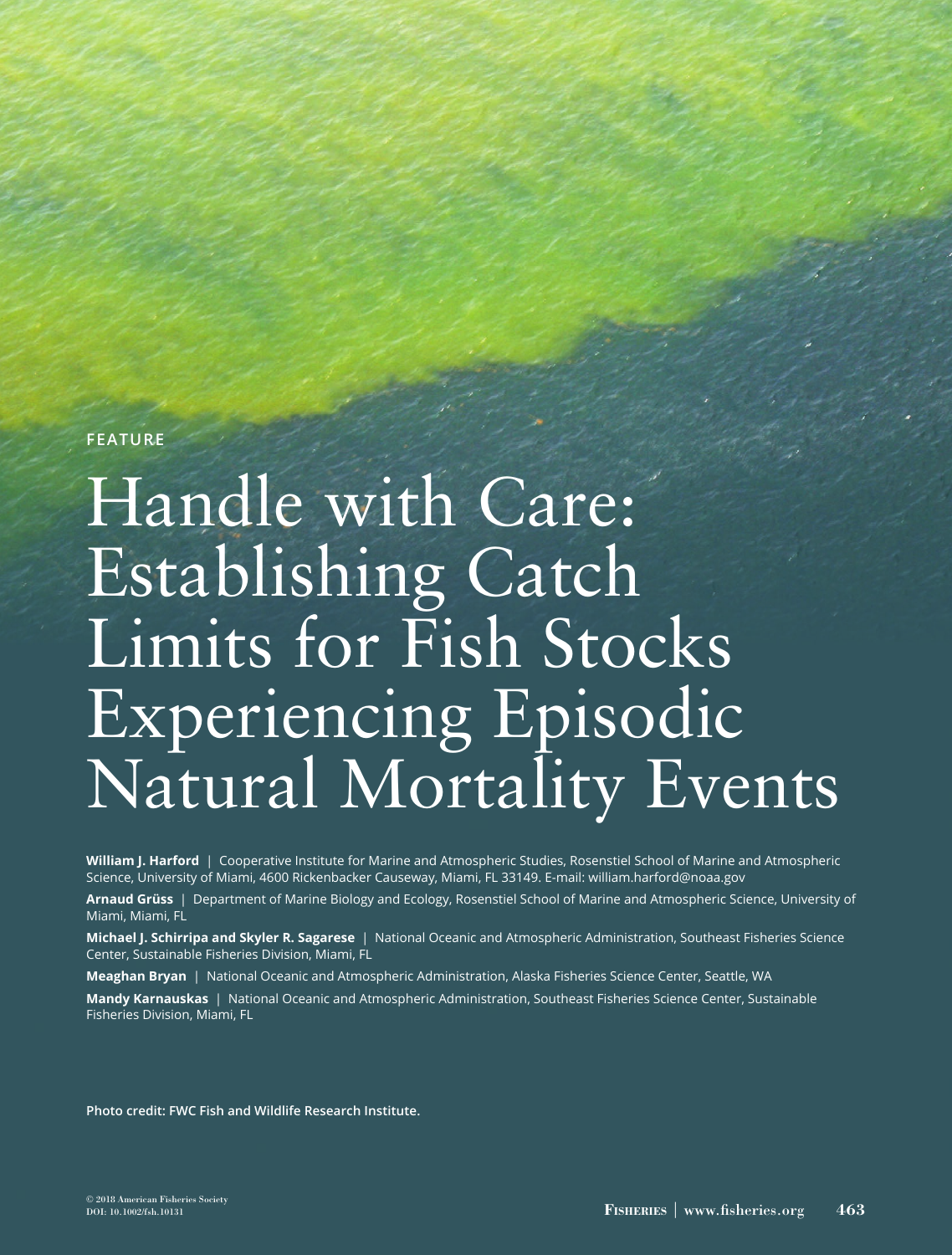Harmful blooms of the dinoflagellate *Karenia brevis*, known as "red tides," are responsible for major episodic fish kills in the Gulf of Mexico. In response to management concerns, we conducted a management strategy evaluation to examine whether decision-making reactivity to event occurrence or precautionary catch limit reductions could aid in achieving fishery objectives. Simulated stock dynamics were representative of Gulf of Mexico Red Grouper *Epinephelus morio*, and assessment of simulated data involved estimation of time-varying natural mortality. We found that both unresponsive yet precautionary catch limits and reactive decision making could improve achievement of fishery objectives, although practical impediments to reactive strategies abound. Where catch limit reductions were introduced to buffer against scientific uncertainty, a trade-off was evident that required recognizing constraints in stock assessment reliability (given the complexities of estimating time-varying natural mortality) and balancing these constraints against desirability for high catch rates. Our study provides a narrative on the ways in which management guidance can be structured to address uncertainty about future occurrences of episodic natural mortality events.

Occasional die-offs of fishes and invertebrates are well known to coastal communities and often follow hurricanes, harmful algal blooms, or extreme fluctuations in environmental conditions (Lewitus et al. 2012). Lost tourism and lost fishing opportunities have been associated with die-offs of American lobster *Homarus americanus*, red abalone *Haliotis rufescens*, and Red Grouper *Epinephelus morio* (Pearce and Balcom 2005; Rogers-Bennett et al. 2012; Driggers et al. 2016). Freshwater ecosystems are also susceptible to fish die-offs, including those affecting Muskellunge *Esox masquinongy* and Freshwater Drum *Aplodinotus grunniens* of the Laurentian Great Lakes (CCWHC 2005; Casselman 2011). Although episodic natural mortality events may often be difficult to anticipate, their occurrence remains an ongoing resource management concern.

In the Gulf of Mexico, fish die-offs attributed to harmful algal blooms are among the most obvious ecological issues, affecting not only fisheries but also human health and tourism (Backer 2009). The "red tide" dinoflagellate *Karenia brevis* may cause fish mortality through acute exposure to or bioaccumulation of the neurotoxin brevetoxin and also through asphyxiation from associated areas of hypoxic water (Landsberg et al. 2009). Harmful algal blooms are known to have occurred in the Gulf of Mexico for hundreds of years, and severe events pose fish mortality threats that can substantially exceed average natural mortality rates (Steidinger 2009). A severe red tide event in 2005 was estimated to have killed over 11,000 metric tons of Red Grouper, reflecting a threefold increase over the average natural mortality rate (SEDAR 2015).

The red tide of 2005 spurred increased awareness of the effects of episodic natural mortality events on Gulf of Mexico fisheries, and since that time, the effects of red tide events have been recognized in stock assessments and decision making. Stock assessments that were finalized in 2006 and 2007 for the Gag *Mycteroperca microlepis* and Red Grouper recognized red tides only in the context of research recommendations (SEDAR 2006a, 2006b). The first attempt to quantify red tide severity for use in stock assessments was based on statistical modeling using satellite data (Walter et al. 2013). This model was later used to delineate spatial and temporal overlap between red tide presence and Red Grouper abundance (Sagarese et al. 2014a). Multispecies modeling approaches were also considered, with the goal of understanding not only the effects of red tide mortality on groupers but also on species that interact with groupers via trophic connections (Grüss et al. 2016). These research efforts were effective in establishing the magnitude of red tide mortality in groupers and improving fits to abundance indices within recent stock assessments (SEDAR 2014, 2015). However, research was not directed toward informing management decisions to face unpredictable future occurrences of natural mortality increases—a deficiency that

became apparent at the outset of another red tide event in 2014 (Driggers et al. 2016). Lacking information on whether established management approaches were sufficient to buffer the stock against these episodic mortality events, the Gulf of Mexico Fishery Management Council (GMFMC) temporarily postponed decisions on catch limits for Gags in 2014 to wait for additional scientific analysis (GMFMC 2015).

In response to these management concerns, the GMFMC passed a motion in June 2014 to "…evaluate the current Red Grouper harvest control rule to determine if it is robust to possible future changes in intensity and frequency of episodic events of non-fishing mortality" (GMFMC 2014). Our study was conducted in response to this request, under the advice of the GMFMC's Scientific and Statistical Committee and the auspices of the National Oceanic and Atmospheric Administration's (NOAA) Gulf of Mexico Integrated Ecosystem Assessment Program, which supports efforts to transfer scientific knowledge from ecosystem-based assessments to management. We used management strategy evaluation (MSE) to explore decision-making responses to prevailing episodic natural mortality events to achieve pre-agreed management objectives. Specifically, we addressed two questions about how decision makers could be equipped to face future episodic natural mortality events (e.g., red tides): (1) "Does the existing GMFMC management approach need to be modified to achieve management objectives due to effects of episodic natural mortality events?"; and (2) "If modifications are considered, what are their effects on and trade-offs for maintaining sustainable fisheries?" To answer these questions, the interconnections between environmental conditions, a fish stock, a fishery, and a management strategy were specified in a simulation model. We focused on two types of harvest control rule (HCR): one based on dynamic decision-making frequency in response to occurrences of severe red tide events, and the other based on static decision-making intervals coupled with precautionary catch reductions. By varying these aspects of decision making, we sought to provide a narrative on structuring management guidance in the face of uncertain futures about episodic natural mortality events.

# **METHODS**

A management strategy usually consists of a monitoring program to collect data, a stock assessment to analyze data, management reference points, and an HCR. Management strategy evaluation is the process of simulating the workings of a fisheries system to test management strategies and determine whether their likely effects on a fishery and a fish stock will achieve pre-agreed management objectives (Butterworth and Punt 1999; Smith et al. 1999; Sainsbury et al. 2000). Within our simulation of a defined management strategy, the HCR functions as a pre-stated set of criteria for implementing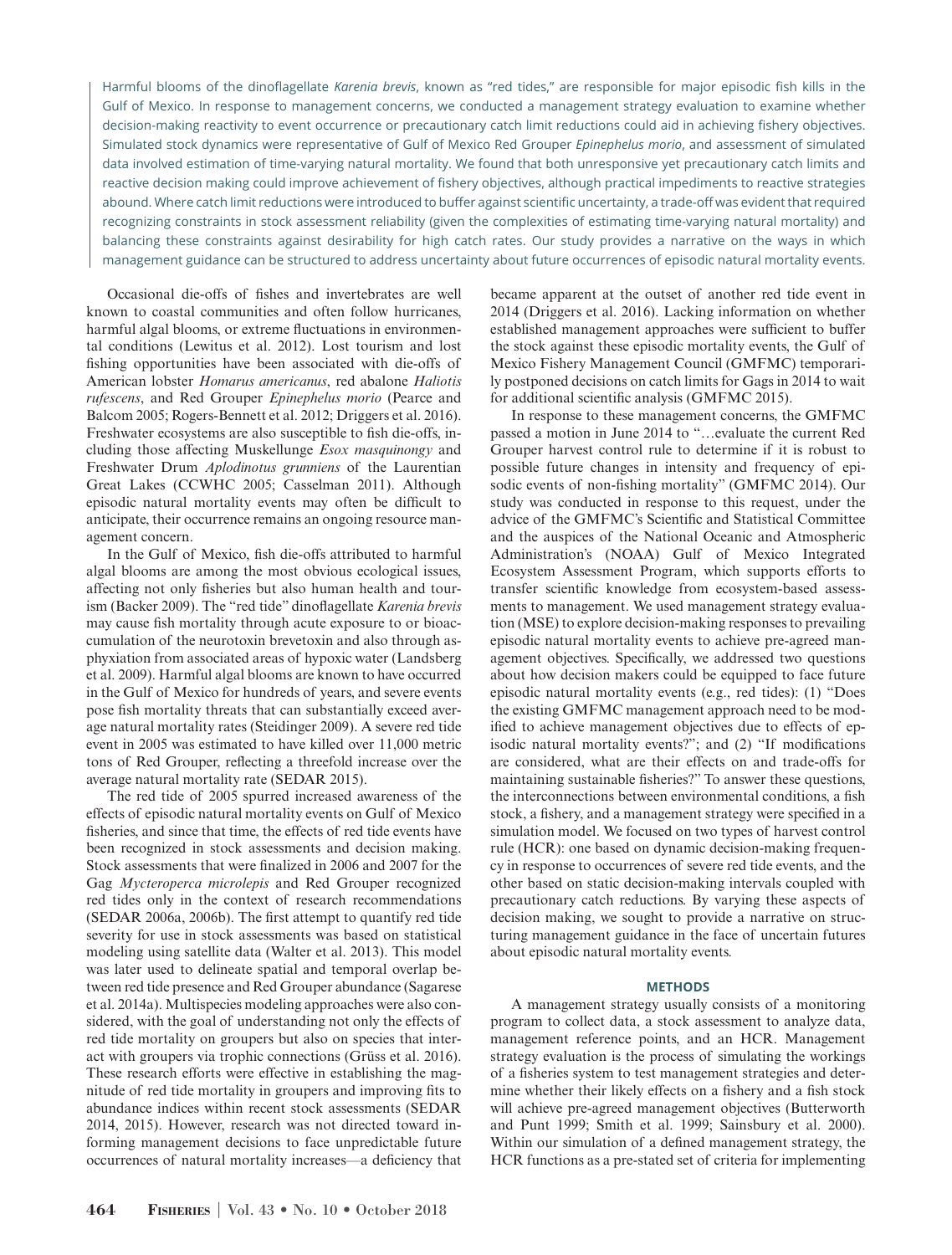regulatory changes to fishing, through restrictions on total catches. Catch restrictions determined by the HCR are implemented for some short period of time (e.g., 1–5 years) and accordingly affect the fishing mortality level imposed on the simulated stock. The fish stock concurrently undergoes its own population processes (e.g., growth, births, and natural deaths). When the next management decision point occurs, the HCR is again used to re-evaluate total catch restrictions based on updated information provided by a stock assessment (Figure 1). This cycle can be specified to continue for any duration of time. Simulating management strategies differs from what is sometimes termed "stock assessment projections." Stock assessment projections do not take into account management responses to new information, whereas MSE examines how a management strategy will perform in responding to changing circumstances, like environmental events that are otherwise difficult to anticipate, relative to pre-agreed management objectives (Punt et al. 2016).

## **Simulated stock dynamics**

Stock dynamics used in our simulations constituted an age-structured representation of Gulf of Mexico Red Grouper (Table 1; SEDAR 2015). Within each annual time step, growth occurred first, followed by reproduction and then total mortality (i.e., natural mortality plus fishing mortality). Fish growth followed a von Bertalanffy function, and lengths (mm) were converted to whole weights (kg) according to an exponential function. Maturity was an asymptotic function of age (age at 50% maturity was 2.8 years), and we also specified the proportional transition from female to male as a function of age, as the Red Grouper is a protogynous hermaphrodite. Numbers at age were modeled as a single sex, and hermaphroditism was addressed in the calculation of fecundity at age. Recruitment of age-0 fish was calculated according to the Beverton–Holt stock–recruitment function with a steepness of 0.8, which is consistent with expectations for demersal fishes of the Gulf of Mexico (Shertzer and Conn 2012; SEDAR 2015). Reproductive output (eggs per female) was a power function of age. Simulated fishery selectivity was specified as knife edge at age 5 years, although actual selectivity patterns differ considerably among commercial and recreational sectors (SEDAR 2015). Average age-specific natural mortality, defined as the time-invariant rate expected in the absence of



**Figure 1. Management strategy evaluation is conducted by simulating interconnections between a fish stock, its fishery, and a management strategy, the latter of which includes data collection, stock assessment, and a harvest control rule.**

episodic natural mortality fluctuations, was expressed as an inverse function of length and scaled to a longevity-based lifetime natural mortality of 0.14 year<sup>-1</sup> (Then et al. 2015).

Episodic natural mortality events were generated using a lognormal distribution consistent with the recorded historical pattern of red tide events occurring on the west Florida shelf (Figure 2). Episodic events were specified as multipliers of average natural mortality rates at age, with lognormal variance chosen to generate a distribution of natural mortality multipliers that approximately mirrored historical red tide intensities and a resulting lognormal mean of 1.0. The specified distribution of historical red tide intensities was derived from a unitless index based on statistical modeling of satellite imagery (Walter et al. 2013). In our simulated sampling distribution, a threefold natural mortality multiplier occurred at the 97th percentile, and the maximum multiplier value was bound at approximately 6.0. Our approach recognized the threefold increase in natural mortality as the maximum recorded event strength estimated for Red Grouper while also recognizing the possibility that more severe events could arise (with low probability) as part of the lognormal sampling distribution (SEDAR 2015).

Episodic natural mortality multipliers were translated to an observable red tide index according to the function

$$
envt = log(\thetat)/c,
$$
 (1)

where  $\theta_t$  is the episodic natural mortality multiplier in year *t*; *env* is the corresponding value of the red tide index; and *c* is a scaling constant. Accordingly, total natural mortality at age was

$$
M_{Total, age, t} = M_{Ave, age} \cdot \exp\left(c \cdot env_t\right), \tag{2}
$$

where  $M_{\text{Avg},\text{age}}$  is the specified average natural mortality at age. Our assumption that red tide events affected all age-classes was consistent with the manner in which red tide mortality has been included in stock assessments (SEDAR 2015). Equation (2) states that changes in red tide concentrations can cause both increases and decreases in natural mortality around an average natural mortality rate at age. Thus, our use of a longevity-based estimate to specify average natural mortality at age reflects the assumption that annual exposure to higher-than-average or lower-than-average natural mortality fluctuations is reflected in the average observed life span upon which the longevity-based average natural mortality estimate is based.

#### **Management strategy design**

Our simulated HCRs each adhered to aspects of National Standard 1 (NS1) guidelines produced by the National Marine Fisheries Service (NMFS 2016). These guidelines specify (1) an overfishing limit (OFL) as the catch above which the capacity for long-term yields is jeopardized and (2) acceptable biological catch (ABC) as equal to or less than the OFL to account for scientific uncertainty. An annual catch limit (ACL) is set equal to or less than the ABC to account for additional ecological, social, and economic factors as well as uncertainty in management implementation. Arguably, catch reductions that are introduced to reflect management precaution about future natural mortality fluctuations could be made through adjustments to ABCs or ACLs. We maintained the existing ABC control rule for Red Grouper as distinct from management precaution related to episodic natural mortality events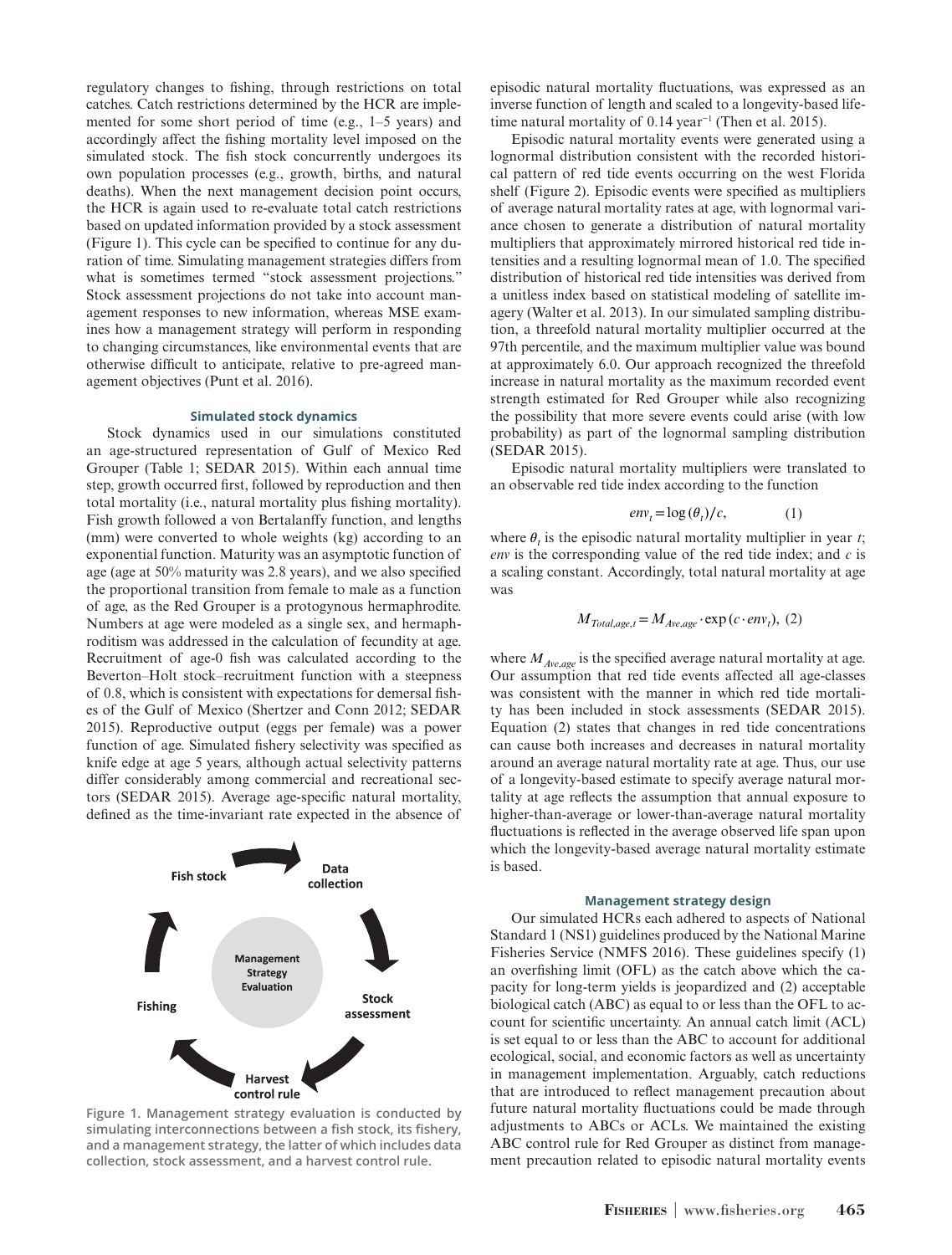**Table 1. Life history information used in simulating Gulf of Mexico Red Grouper stock dynamics (SEDAR 2015). In equations,** *t* **is annual time step,**  *age* **is annual age-class, and** *FL* **is fork length.**

| <b>Processes</b>                                       | <b>Equations and parameters</b>                                                                                                                                                                                                                                                    |  |  |  |  |
|--------------------------------------------------------|------------------------------------------------------------------------------------------------------------------------------------------------------------------------------------------------------------------------------------------------------------------------------------|--|--|--|--|
| Age-0 recruitment $(R)$                                | $R_t = \left  \frac{0.8R_0hB_t}{0.2B_0(1-h)+(h-0.2)B_t} \right  \exp \left[ \text{Normal} (0,\sigma^2) - \sigma^2/2 \right]$                                                                                                                                                       |  |  |  |  |
|                                                        | where $R_r$ = number of age-0 recruits; $B_r$ = spawning biomass; $R_0$ = unfished number of recruits (1.6 × 10 <sup>7</sup> );<br>$h$ = steepness (0.8); and $\sigma$ = log-scale recruitment variation (0.96)                                                                    |  |  |  |  |
| Spawning biomass $(B)$                                 | $B_t = \sum_{n} N_{age,t} Mat_{age,t} Female_{age,t} Fe \cdot \text{c}$                                                                                                                                                                                                            |  |  |  |  |
|                                                        | where $N =$ abundance; Mat = proportion mature; Female = proportion female; and Fecundity = eggs per<br>female                                                                                                                                                                     |  |  |  |  |
| Abundance                                              | $N_{\text{green}+1,t+1} = N_{\text{green}} \exp \left(-F_t \text{Sel}_{\text{green}} - M_{\text{green}}\right)$                                                                                                                                                                    |  |  |  |  |
|                                                        | where Sel is fishery selectivity; $F =$ fishing mortality; and $M =$ natural mortality, including episodic fluctua-<br>tions in natural mortality                                                                                                                                  |  |  |  |  |
| Proportion mature                                      | $Mat_{\text{age}} = \exp \{-\exp [-(2.55 + 1.05 \times \text{age})]\}$                                                                                                                                                                                                             |  |  |  |  |
| Proportion female                                      | Female <sub>age</sub> = exp { - exp $[- (2.14 - 0.16 \times age)]$ }                                                                                                                                                                                                               |  |  |  |  |
| Fecundity (eggs per female)                            | Fecundity <sub>age</sub> = $3.878 \times age^{2.12}$                                                                                                                                                                                                                               |  |  |  |  |
| von Bertalanffy growth (mm FL)                         | $L_{\text{age}} = L_{\infty} \{ 1 - \exp \left[ -K (\text{age} - t_0) \right] \}$                                                                                                                                                                                                  |  |  |  |  |
|                                                        | where $L_{age}$ = length at age; $L_{\infty}$ = asymptotic length (827.2 mm FL); $K$ = Brody growth coefficient (0.12 year <sup>-1</sup> ); and $t_{o}$ = theoretical age at zero length (-0.89 year)                                                                              |  |  |  |  |
| Whole weight conversion (kg)                           | $W_{age} = (5.46 \times 10^{-9}) L_{age}^{3.18}$                                                                                                                                                                                                                                   |  |  |  |  |
|                                                        | where $W_{\text{osc}}$ = whole weight at age                                                                                                                                                                                                                                       |  |  |  |  |
| Average natural mortality ( $M$ ; year <sup>-1</sup> ) | From age 0 to age 29 (maximum age for Red Grouper): M = 0.584, 0.395, 0.308, 0.258, 0.226, 0.204, 0.187,<br>0.175, 0.165, 0.158, 0.151, 0.146, 0.142, 0.139, 0.136, 0.133, 0.131, 0.129, 0.128, 0.126, 0.125, 0.124, 0.123,<br>0.122, 0.122, 0.121, 0.121, 0.120, 0.120, and 0.119 |  |  |  |  |
| $(1)$ $0$ $\epsilon$ $-$                               |                                                                                                                                                                                                                                                                                    |  |  |  |  |



**Figure 2. Distribution of (A) historical occurrences of red tide events based on satellite imagery and (B) corresponding natural mortality fluctuations of Gulf of Mexico Red Grouper (as a multiplier of average natural mortality rate).**

and opted to evaluate precautionary catch reductions through adjustments to ACLs. Central to our choice of adjusting ACLs was being able to disentangle the GMFMC's existing management approach used in ABC calculation from the evaluation of precautionary catch reductions aimed at buffering against future natural mortality events. During the most recent Red Grouper stock assessment, the GMFMC's ABC control rule determined that ABC was equal to  $0.98 \times$  OFL, which was based on criteria related to stock assessment complexity, characterization of estimation uncertainty in the statistical estimate of OFL, and inclusion of environmental covariates in the assessment (GMFMC 2016). These considerations are formalized within an approach known as "P\*" (Prager and Shertzer 2010). We adopted this approach and specified ABC as being 98% of the OFL in all management strategy variants we evaluated.

We simulated error in the observation of fishery CPUE with a lognormal SD of 0.3; we simulated observation of the age composition of the catches as a multinomial process with an effective sample size of 100, and we assumed that the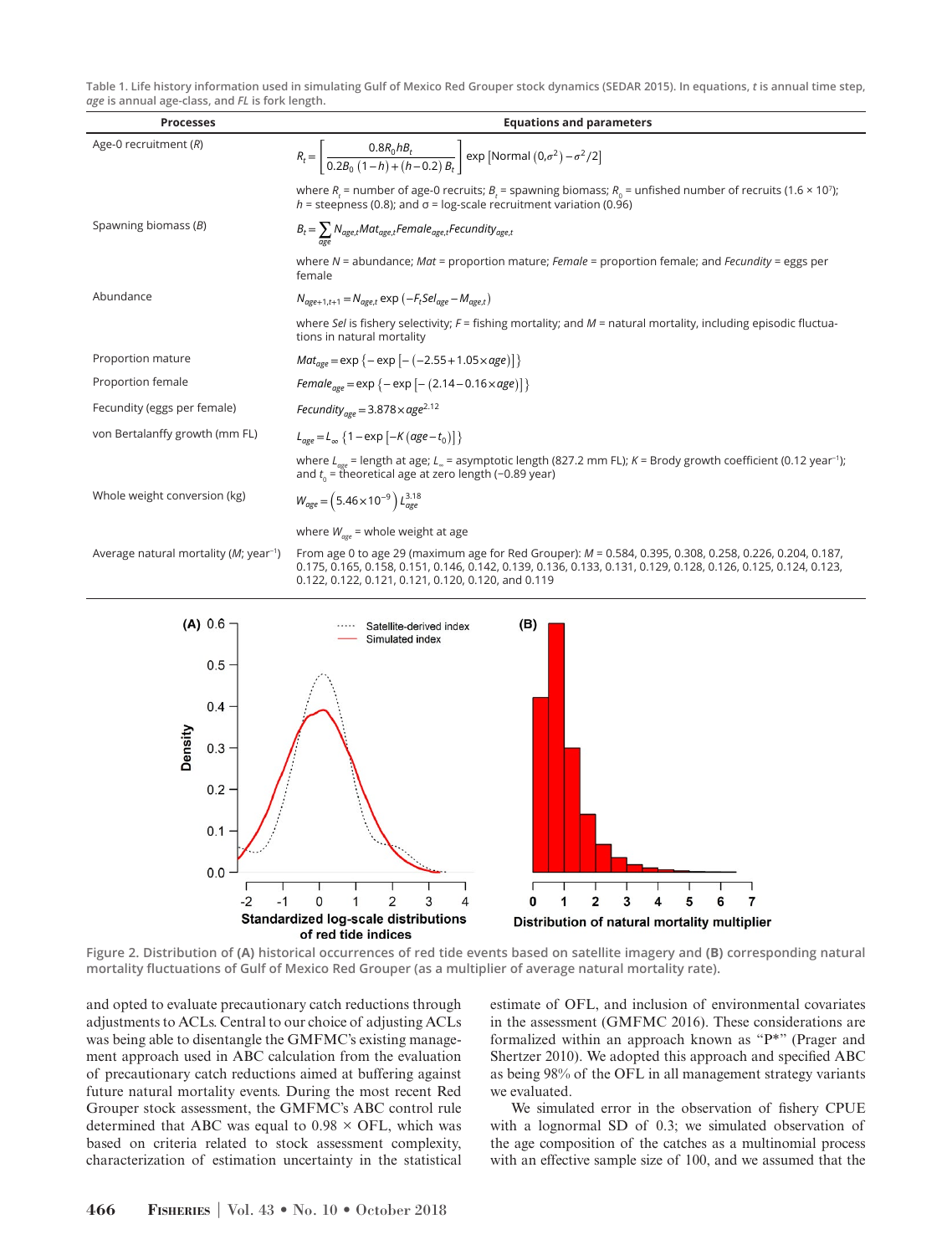catches (kg) were known without error. Data sources available for 28 years spanning 1986 to 2013 were used in the model before the first assessment of the simulated stock was generated. Observation of a red tide index, used in stock assessment for estimating time-varying natural mortality, was simulated with a Gaussian error structure using a coefficient of variation of 0.3. Observation of the red tide index was not generated prior to 1998, which reflects the actual availability of satellite imagery.

The simulated stock was assessed using an integrated statistical age-structured population model known as Stock Synthesis version 3.3 (Methot and Wetzel 2013). Growth, average natural mortality at age, and the SD of annual recruitment were specified to be known without error. The steepness parameter of the Beverton–Holt stock recruitment relationship, unfished recruitment  $(R_0)$ , annual recruitment deviations, instantaneous fishing mortality in each year, and the parameters of an asymptotic selectivity function for the fishery were estimated. An informative Gaussian prior for the steepness parameter was obtained from the meta-analysis conducted by Shertzer and Conn (2012) and was bound between 0.2 and 1.0. Time-varying natural mortality was estimated through a linkage between the observed red tide index and each natural mortality-at-age parameter. This relationship was of the same functional form as equation (2), where scaling parameters (*c*; one for each age-class) were estimated under the constraint of being non-negative values. Time-varying natural mortality was not estimated prior to 1998 because observations of the red tide index were unavailable prior to this year. The fish stock was assessed as a single sex, with protogynous hermaphroditism addressed in the specification of fecundity at age.

Stock Synthesis was also used to estimate management benchmarks, which were based on maximum sustainable yield (MSY). These calculations used average natural mortality rates (i.e., life history parameters specified for 1986, the first year of the time series). Based on estimates of fishing mortality producing MSY  $(F_{MSY})$ , fishery selectivity, and stock size in the last year of the assessment model, Stock Synthesis was then used to provide OFL projections that were subsequently used in the HCRs we evaluated.

Each HCR we examined confronted uncertainty about episodic natural mortality through either (1) the degree to which ACLs were reduced or (2) the temporal pattern in which ACL decisions were made: fixed intervals every 5 years, or 5-year reactive intervals. A reactive interval consisted of an interruption to a 5-year decision interval in any year after a severe episodic natural mortality event (Figure 3). In this situation, a stock assessment would be made and newly calculated ACLs would be implemented. If no other severe event occurred, the next decision would occur in 5 years. If another severe event occurred before the fifth year, new ACLs would be calculated, and the 5-year decision clock would be reset. We defined a severe event as an observed value in the upper 10% of the index distribution. Thus, in any simulation run,  $10\%$  more stock assessments would be triggered, on average, by a reactive HCR than by a 5-year fixed-interval HCR. Our choice of 5 years for fixed decision intervals was based on the actual frequency of Gag and Red Grouper stock assessments, which have taken place every 3–6 years.

For each OFL projection provided by a stock assessment, the corresponding annual ABC was specified as 98% of this value. For fixed-interval HCR simulations that included a subsequent ACL reduction, each annual ABC was reduced by a specified percentage. In all simulations, the fishery harvested



**Figure 3. Example of a concurrent simulation of episodic natural mortality events (upper panel), Gulf of Mexico Red Grouper stock abundance (middle panel; i.e., abundance changes resulting from growth, births, and deaths), and a harvest control rule (HCR) that depicts reactive decision making following severe episodic increases in natural mortality (lower panel).**

the entire ACL every year, even during red tide events. This ability of the fishery to achieve the ACL during a red tide event is based on fishery performance documented during a severe red tide event in 2005 (SEDAR 2015).

## **Simulated evaluation of management strategies**

Simulated stock dynamics and designed management strategies were combined into an MSE. Stock dynamics were initialized for 1986 assuming that the ratio of existing spawning biomass to unfished spawning biomass was 0.3, which was consistent with an actual estimate of stock status (SEDAR 2015). Changes in stock size between 1986 and 2013 were simulated using the relative total fishing effort trend obtained from the actual stock assessment (SEDAR 2015). Simulated annual stochastic recruitment deviations occurred during the historical time period (1986–2013) as well as during the subsequent 25-year forecasted time period. Simulated annual episodic natural mortality events occurred during 1986–1997, actual historical values of the red tide index were applied between 1998 and 2013, and simulated events again occurred during the 25-year forecasted time period. Consequently, temporal patterns in stock size were generally consistent with actual stock assessments during this period, although each simulation run produced a somewhat different historical reconstruction due to stochastic annual recruitment and due to natural mortality fluctuations during the early part of the time series. All stochastic events were generated and saved ahead of simulation runs. This enabled each management strategy to be evaluated against the same sequences of events to ensure that performance was not influenced by chance differences inherent in a sample of random draws (Punt et al. 2016).

Five-hundred 25-year simulations were run under each of six HCRs: a reactive decision interval with no additional ACL reduction, and five HCRs consisting of a fixed decision interval with precautionary ACL reductions of 0 (i.e., no reduction), 10, 20, 30, and 40%. For comparative purposes, we also simulated a fixed decision interval with 0% ACL reduction, but which also assumed that the stock assessment was made without error. This allowed us to separate the effects of stock assessment errors on performance outcomes from the effects of episodic mortality events occurring after specification of multiyear ACLs.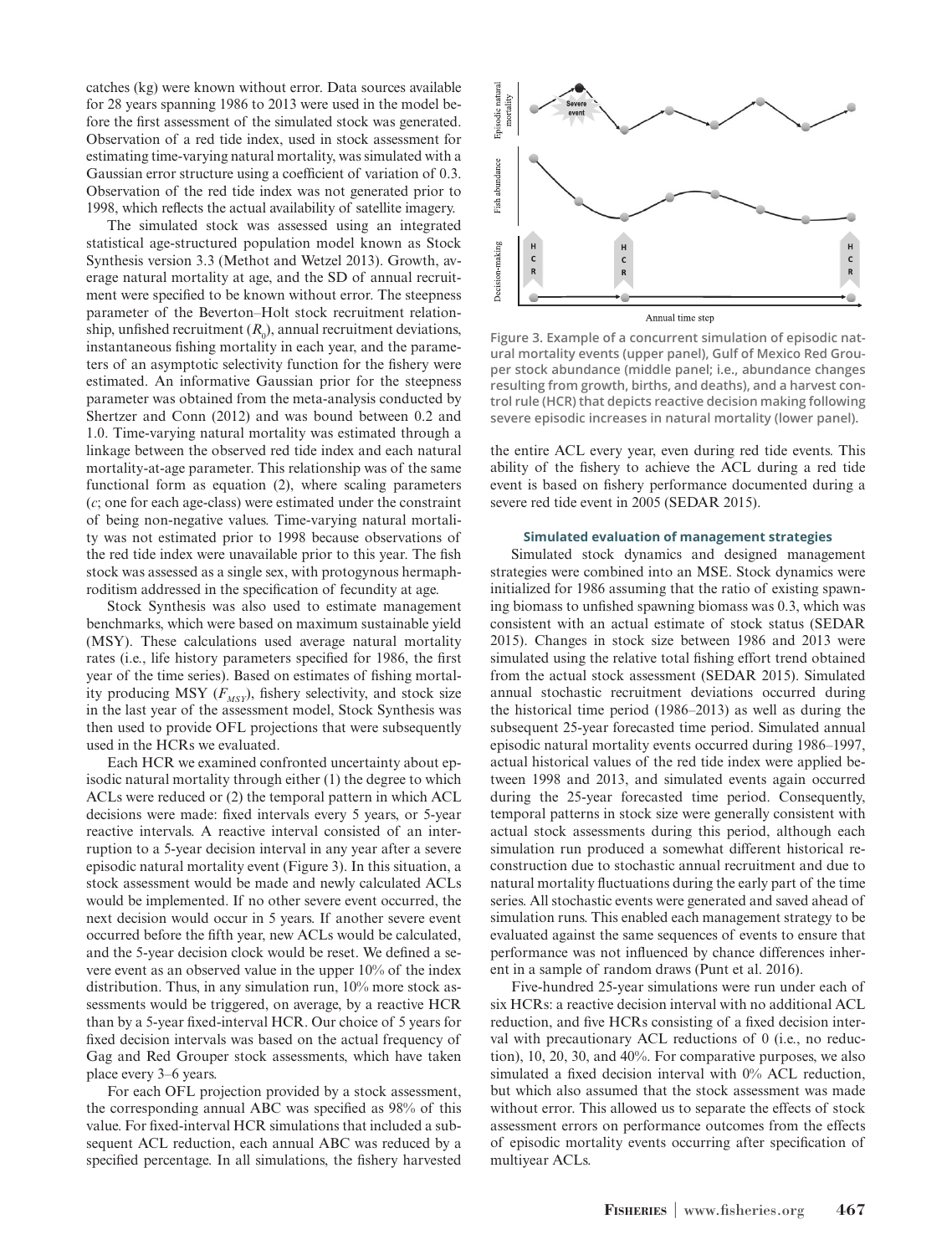In evaluating HCR performance, we calculated the propensity for overfishing as well as the propensity for the stock to become overfished, as these considerations are codified in NS1 guidelines (NMFS 2016). An "overfished" metric was calculated as the percentage of simulation runs during which spawning biomass in the 25th year was below the simulated target threshold of  $0.5 \times$  the biomass producing MSY ( $B_{MSV}$ ). Overfishing was calculated as the percentage of simulation runs in which ACLs that were specified via the management strategy exceeded the simulated "true" OFLs in at least 50% of years over a 25-year duration. Thus, the overfishing metric determined the percentage of simulation runs, for a given management strategy, that exceeded a maximum overfishing allowance under NS1 guidelines. Two additional performance metrics were calculated in the 25th year of each simulation to reflect food production and recreational benefits on the basis of MSY: (1) the ratio of catches to true simulated MSY and (2) the ratio of spawning biomass to  $B_{MST}$ . These metrics are instructive when compared to stock status in the first year of the simulations to evaluate whether a given management strategy generally works to guide the stock toward achievement of management objectives consistent with the fishery management plan for Gulf of Mexico reef fish resources (GMFMC 1984).

#### **RESULTS**

The HCR consisting of a fixed decision interval and no ACL reduction was meant to represent the current management approach to Red Grouper in the Gulf of Mexico. Relative to the first year of simulation runs, this management strategy either stabilized or slightly improved sustainability on the basis of MSY management objectives (Figure 4). Median performance across all simulation runs indicated that spawning biomass stabilized above  $B_{MSV}$ , while catches were stabilized near a median value of 0.79·MSY. Under this management strategy, the maximum allowable overfishing probability of 0.5, as codified in NS1 guidelines, was exceeded in 36% of simulation runs (Table 2). This means that 36 of 100 simulations would produce ACLs that exceed the simulated target OFLs in more than 12 years of each 25-year simulation. Our results also suggested that 20 of 100 simulations would result in an overfished stock after 25 years.

To examine how other management approaches might modify management outcomes resulting from the current approach, we first considered the reactive decision interval that consisted of additional stock assessments and updated ACL calculations in response to severe red tide events (i.e., the largest 10% of event magnitudes). The MSE suggested that such an approach could reduce the occurrence of overfishing relative to our representation of the current management approach (Table 2). This occurred because more frequent decisionmaking intervals performed better at keeping the stock and its fishery on track toward achieving fishery objectives.

Precautionary ACL reductions—in which 5-year fixed decision intervals were maintained in combinations with 10, 20, 30, or 40% ACL reductions—were then considered as alternatives to decision-making reactivity. A 10% ACL reduction increased spawning biomass but decreased median long-term catches (Table 2). All of the ACL reductions we examined lowered the occurrence of overfishing and thus decreased the



**Figure 4. Median performance outcomes based on 500 25-year simulation runs of a management strategy similar to the current**  approach for Gulf of Mexico Red Grouper: (A) *B/B<sub>MSY</sub>* is spawning biomass as a fraction of biomass producing maximum sustain**able yield (MSY); and (B)** *C/***MSY is catch weight relative to MSY. Dashed lines are median historical trends prior to implementing the management strategy, and solid lines are median trends during simulations of the management strategy. Filled dots represent median performance values (numeric labels), and thin vertical lines denote interquartile ranges of simulation outcomes.**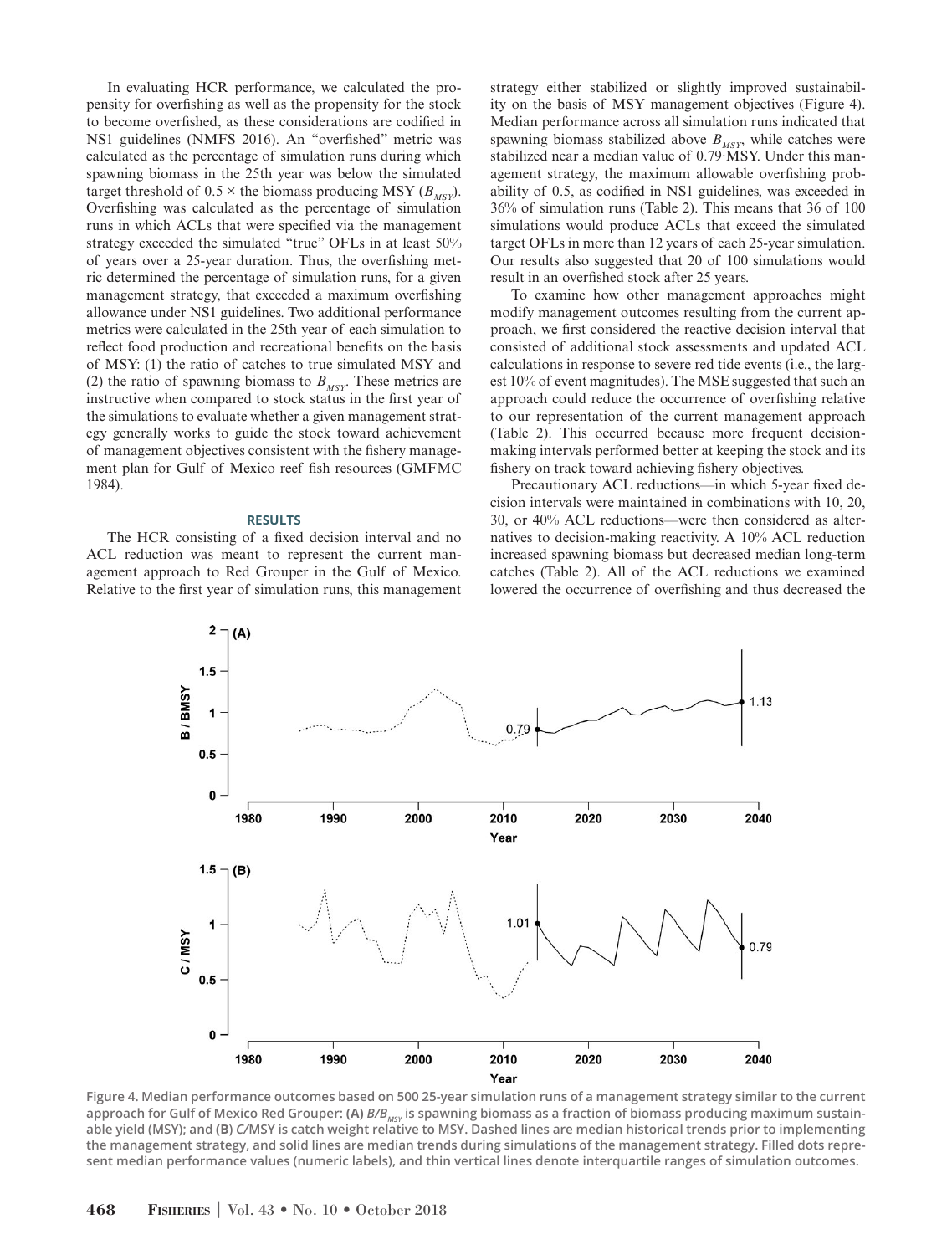| Table 2. Performance metrics calculated from 500 25-year simulations for each harvest control rule examined under a scenario of episodic natu-     |
|----------------------------------------------------------------------------------------------------------------------------------------------------|
| ral mortality fluctuations for Gulf of Mexico Red Grouper (C = catch [kg]; ACL = annual catch limit; MSY = maximum sustainable yield; $B$ = spawn- |
| ing biomass; $B_{\mu\nu\rho}$ = spawning biomass that produced MSY). Numbers in parentheses represent the centered 50% credibility envelope.       |

| Harvest control rule       | Overfishing<br>occurrence (%) | <b>Overfished occurrence</b><br>in the 25th year (%) | <b>Median C/MSY</b><br>in the 25th year | Median $B/B_{\text{new}}$<br>in the 25th year |
|----------------------------|-------------------------------|------------------------------------------------------|-----------------------------------------|-----------------------------------------------|
| Stock assessment conducted |                               |                                                      |                                         |                                               |
| Fixed decision interval    |                               |                                                      |                                         |                                               |
| 0% ACL reduction           | 36                            | 20                                                   | $0.79(0.51 - 1.10)$                     | $1.13(0.60 - 1.76)$                           |
| 10% ACL reduction          | 23                            | 14                                                   | $0.75(0.51 - 1.02)$                     | $1.18(0.71 - 1.98)$                           |
| 20% ACL reduction          | 12                            | 12                                                   | $0.71(0.51-0.99)$                       | $1.37(0.80 - 2.11)$                           |
| 30% ACL reduction          | 4                             | 9                                                    | $0.70(0.50-0.91)$                       | $1.51(0.90 - 2.27)$                           |
| 40% ACL reduction          |                               | 7                                                    | $0.63(0.46 - 0.83)$                     | $1.65(1.02 - 2.49)$                           |
| Reactive decision interval |                               |                                                      |                                         |                                               |
| 0% ACL reduction           | 38                            | 18                                                   | $0.94(0.59 - 1.40)$                     | $1.13(0.66 - 1.81)$                           |
| Perfect stock assessment   |                               |                                                      |                                         |                                               |
| Fixed decision interval    |                               |                                                      |                                         |                                               |
| 0% ACL reduction           | 5                             | 16                                                   | $1.00(0.66 - 1.51)$                     | 1.04 (0.64-1.59)                              |

chances of the stock becoming overfished at the end of the 25-year simulation period. The ACL reductions of 20, 30, and 40% exhibited a trend of decreasing overfishing and increasing stock biomass at the expense of reduced long-term catches. These MSE results provide guidance in selecting the most appropriate management strategy to employ in order to achieve pre-agreed management objectives.

Finally, simulating the performance of various management strategies was also useful in identifying the effects of different management strategy components on performance outcomes. By evaluating an HCR with perfect information about stock status and management reference points, we were able to separate the effects of stock assessment errors from natural mortality fluctuations due to red tides (Table 2). Evaluating this "perfect information" management strategy, which was similar to the current management approach (i.e., in terms of having a fixed decision interval with no ACL reduction) suggested that stock assessment reliability contributes substantially to the occurrence of overfishing. Thus, stock assessment reliability should be given special consideration in management strategy design, especially when dealing with the estimation of time-varying natural mortality fluctuations.

### **DISCUSSION**

We feel that our results have answered both of the questions we posed at the outset of this article. We now revisit these two questions.

First, does the existing GMFMC management approach need to be modified to achieve management objectives due to effects of episodic natural mortality events? Under the HCR that reflected aspects of the current management approach consisting of a fixed decision interval and no ACL reduction, our simulations had an occurrence of overfishing in 36% of the simulation runs and an occurrence of the stock becoming overfished in 25 years for 20% of the simulation runs. Such a performance outcome suggests that this approach may commonly result in the implementation of rebuilding plans and other costly policy adjustments and thus may require further examination by fishery decision makers. Stock assessment was also made considerably more complicated by the presence of episodic natural mortality events. Uncertainty related to stock status determination and OFL projections that arise from

estimation of time-varying natural mortality parameters may not be adequately addressed within the GMFMC's existing ABC control rule. However, complications in stock assessments related to estimation of time-varying natural mortality are only beginning to be explored (Johnson et al. 2015), and, like the inclusion of other sources of environmental variation, decisions made in conducting stock assessments will affect the reliability of estimated stock status and management reference points (Punt et al. 2014; Sagarese et al. 2014b). As we have shown in this study, if stock assessments estimate timevarying natural mortality, management strategies built around these assessments may require buffers in setting catch limits as a consequence of considerable uncertainty.

Second, if modifications are considered, what are their effects on and trade-offs for maintaining sustainable fisheries? Our simulations demonstrated the effects and trade-offs that are likely to occur under various management strategy modifications. We found that both precautionary ACL reductions and decision reactivity can improve the achievement of fishery objectives. This conclusion is supported elsewhere, both in the use of buffers to account for uncertainty in setting catch limits and in the frequency of decision making as a means to avoid undesirable stock depletion (Punt et al. 2012; Li et al. 2016). The terms "reactive" or "reactionary" are often associated with ad hoc decision making in fisheries management; however, we used these terms to mean an established decision process designed to respond to an event that has unpredictable timing. As an alternative to reactivity, precautionary harvest policies attempt to avoid undesirable situations altogether and under as many circumstances as possible (Restrepo and Powers 1999). Precautionary buffers also offer a simple means of addressing the effects of natural variability on fish stock dynamics without requiring these events to be predictable. Because buffering catches works to maintain higher average biomass levels, natural fluctuations in stock size are expected to have lower probabilities of falling below management thresholds. This conclusion is borne out by our study. Additionally, given that practical limitations in stock assessment reliability will continue to persist, especially for complex assessments that estimate time-varying natural mortality, buffers appear suitable for maintaining higher average biomass levels. However, selection of buffer sizes is not straightforward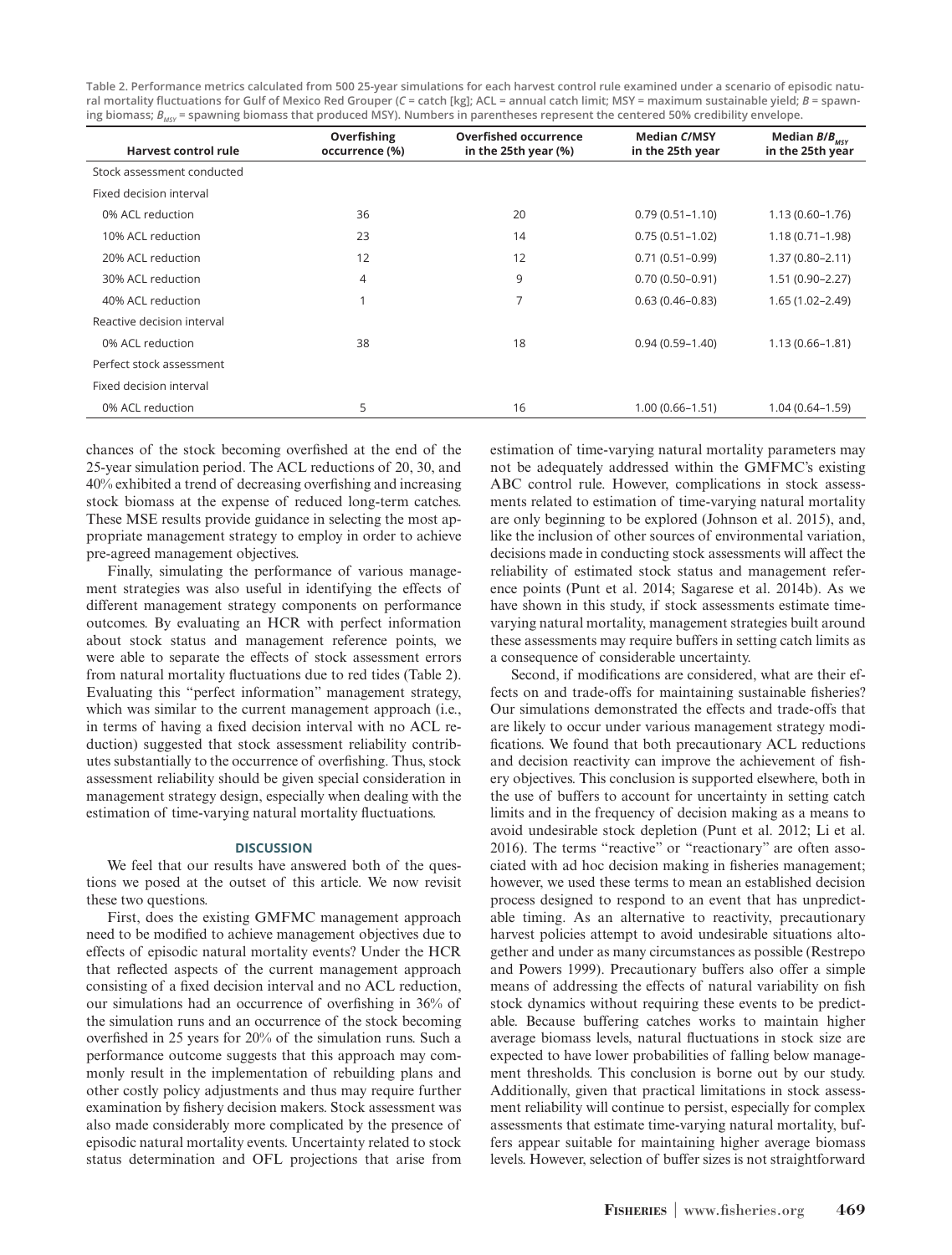and will require a balance between maintaining low probabilities of falling below biomass thresholds and achieving the highest possible catch rates.

The viability of reactive HCRs as management options will depend on both the timeliness of event detection and whether reasonable judgments about event severity can be used as a trigger for management intervention. Limitations in funding will affect data collection and analysis as well as the ability to conduct stock assessments. In the Gulf of Mexico, more than 35 stocks require establishment of ACLs under the Magnuson–Stevens Fishery Conservation and Management Act (NOAA 2007). Several families of fish are susceptible to red tide events, with members of the family Serranidae (e.g., larger groupers like the Red Grouper and Gag) appearing to be particularly vulnerable (Sagarese et al. 2017). The variety of fish stocks potentially affected by red tide events poses additional considerations about whether reactivity would trigger multiple stock assessments, how these assessments would be prioritized, and whether non-affected stocks would as a consequence be assessed less frequently. The level of anxiety experienced by stakeholders and managers in response to a severe natural mortality event may be reduced by more steady management actions, like catch limit buffers. The temporary postponement of setting Gag catch limits in 2014 suggests that some level of management intervention to changes in environmental conditions is needed (GMFMC 2015).

A central statement of the GMFMC's 2014 motion to evaluate the current Red Grouper HCR emphasized better knowledge of future changes in the intensity and frequency of episodic events. We evaluated management strategy performance in response to historical patterns in intensity and frequency of red tide events, assuming that these would continue into the foreseeable future. However, observations indicate that the intensity and frequency of these events are already changing in coastal regions (Glibert and Burford 2017). Evaluating harsher environmental conditions will involve simulating scenarios that convey different levels of mortality risk associated with red tide events and highlighting the corresponding consequences of alternative fishery management actions. The most appropriate management strategy might be the one that best ensures the achievement of minimum performance standards across a variety of conditions or at least across the most severe of plausible conditions. This approach would require consensus on the suite of scenarios or "states of nature" under which management strategies would be judged but does not necessarily require any one scenario to be favored over another (Miller and Shelton 2010). In doing so, specific guidance on whether a precautionary ACL reduction should be considered at all—and to what extent an ACL buffer may be needed—can be more thoroughly explored and explained to decision makers and stakeholders.

Our study reflects the growing emphasis on accounting for natural variability in the design of single-species management strategies. Operationally, single-species HCRs can advance U.S. policy toward ecosystem-based fisheries management (EBFM; NOAA 2016). Because EBFM is supported by a wide spectrum of assessment and decision-making tools, single-species approaches that address the effects of ecological variability on management decisions have the potential to alter thinking about the design of decision-making frameworks (Link and Browman 2014). Furthermore, expansion of existing management approaches to account for ecological and environmental conditions, including anthropogenic climate change, would be an important shift toward "climate-ready" fisheries management and an important step toward EBFM implementation (Pinsky and Mantua 2014).

## **ACKNOWLEDGMENTS**

We thank L. Barbieri, A. Punt, and an anonymous reviewer for comments that led to the improvement of the manuscript. This work was funded by the NOAA Integrated Ecosystem Assessment Program. This research was carried out, in part, under the auspices of the Cooperative Institute for Marine and Atmospheric Studies, a cooperative institute of the University of Miami and NOAA (Cooperative Agreement NA10OAR4320143).

#### **REFERENCES**

- Backer, L. C. 2009. Impacts of Florida red tides on coastal communities. Harmful Algae 8:618–622.
- Butterworth, D. S., and A. E. Punt. 1999. Experiences in the evaluation and implementation of management procedures. ICES Journal of Marine Science: Journal du Conseil 56:985–998.
- Casselman, J. M. 2011. Changes in growth rate of Muskellunge (*Esox masquinongy*) in the upper St. Lawrence River: viral hemorrhagic septicemia and growth-rate selective mortality. Queen's University, Kingston, Ontario.
- CCWHC (Canadian Cooperative Wildlife Health Centre). 2005. A mortality event in Freshwater Drum (*Aplodinotus grunniens*) from Lake Ontario, associated with viral hemorrhagic septicemia virus (VHSV), type IV. Wildlife Health Centre News 11:10.
- Driggers, W. B., M. D. Campbell, A. J. Debose, K. M. Hannan, M. D. Hendon, T. L. Martin, and C. C. Nichols. 2016. Environmental conditions and catch rates of predatory fishes associated with a mass mortality on the west Florida shelf. Estuarine, Coastal, and Shelf Science 168:40–49.
- Glibert, P. M., and M. A. Burford. 2017. Globally changing nutrient loads and harmful algal blooms: recent advances, new paradigms, and continuing challenges. Oceanography 30(1):58–69.
- GMFMC (Gulf of Mexico Fishery Management Council). 1984. Environmental impact statement and fishery management plan for the reef fish resources of the Gulf of Mexico. GMFMC, Tampa, Florida.
- GMFMC (Gulf of Mexico Fishery Management Council). 2014. Gulf of Mexico Fishery Management Council motions report, June 23–27, 2014, Key Largo, Florida. GMFMC, Tampa, Florida.
- GMFMC (Gulf of Mexico Fishery Management Council). 2015. Standing and Special Reef Fish and Special Mackerel Scientific and Statistical Committee Meeting Summary, January 6–8, 2015, Tampa, Florida. GMFMC, Tampa, Florida.
- GMFMC (Gulf of Mexico Fishery Management Council). 2016. Standing and Special Reef Fish Scientific and Statistical Committee Meeting Summary, January 5–6, 2016, Tampa, Florida. GMFMC, Tampa, Florida.
- Grüss, A., W. J. Harford, M. J. Schirripa, L. Velez, S. R. Sagarese, Y.-J. Shin, and P. Verley. 2016. Management strategy evaluation using the individual-based, multispecies modeling approach OSMOSE. Ecological Modelling 340:86–105.
- Johnson, K. F., C. C. Monnahan, C. R. McGilliard, K. A. Vert-Pre, S. C. Anderson, C. J. Cunningham, F. Hurtado-Ferro, R. R. Licandeo, M. L. Muradian, K. Ono, C. S. Szuwalski, J. L. Valero, A. R. Whitten, and A. E. Punt. 2015. Time-varying natural mortality in fisheries stock assessment models: identifying a default approach. ICES Journal of Marine Science 72:137–150.
- Landsberg, J. H., L. J. Flewelling, and J. Naar. 2009. *Karenia brevis* red tides, brevetoxins in the food web, and impacts on natural resources: decadal advancements. Harmful Algae 8:598–607.
- Lewitus, A. J., R. A. Horner, D. A. Caron, E. Garcia-Mendoza, B. M. Hickey, M. Hunter, D. D. Huppert, R. M. Kudela, G. W. Langlois, J. L. Largier, E. J. Lessard, R. RaLonde, J. E. Jack Rensel, P. G. Strutton, V. L. Trainer, and J. F. Tweddle. 2012. Harmful algal blooms along the North American West Coast region: history, trends, causes, and impacts. Harmful Algae 19:133–159.